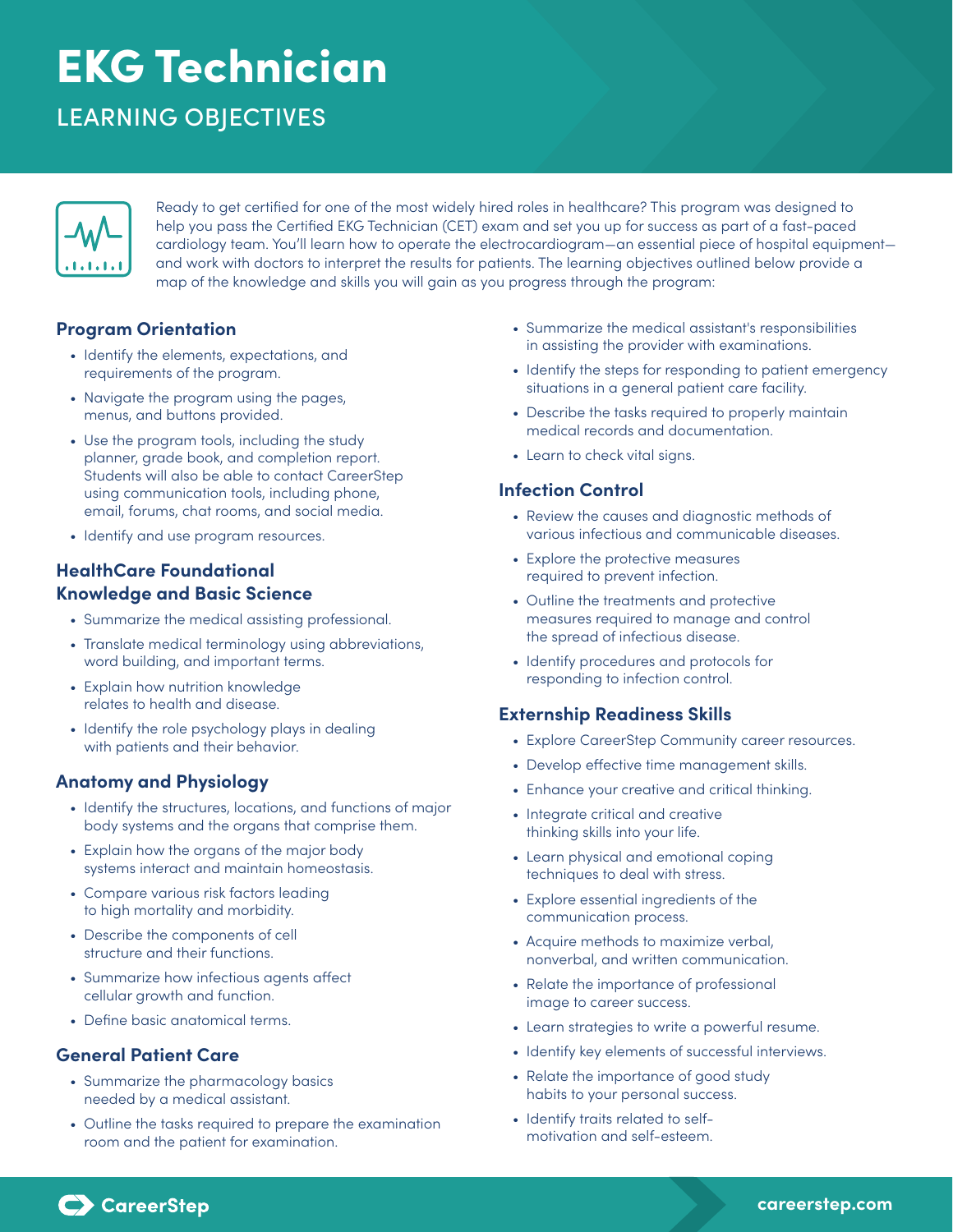# EKG Technician

LEARNING OBJECTIVES

- Incorporate a positive and professional attitude in dealing with others.
- Understand that failures are important learning tools.

### **Patient Care Coordination and Education**

- Review how to administer and coordinate general patient care according to professional best practices.
- Explore the role and responsibilities in administering patient care.
- Explore the role and responsibilities in facilitating patient education.
- Summarize basic communication best practices and potential barriers to effective communication with patients.

# **Communication and Customer Service in the Healthcare Office**

- Identify the various types and styles of communication used in a healthcare office.
- Review how verbal, non-verbal, and written communication skills contribute to patient experience and outcome in a health care office.
- Identify professional communication techniques for a healthcare office, including interviewing techniques and use of medical terminology and patient-accessible language.
- Explore modified communication for patients with special considerations.
- Outline protocols for providing customer service for a health care office.

#### **Electronic Medical Records**

- Demonstrate how patient records are used and regulated.
- Complete tasks required for scheduling a patient.
- Review clinical information reporting.
- Explore revenue cycle and financial reporting.

#### **Medical Laws and Ethics**

- Describe common legal issues related to prescriptions and medication administration.
- Identify key legal and regulatory aspects of the healthcare environment.
- Analyze key ethical and legal aspects of the medical profession.

• Summarize common legal issues related to medical documentation.

#### **EKG and Cardiovascular**

- Identify the basic anatomy of the heart
- List the steps needed to ensure proper functioning of ECG/EKG equipment (calibration, standardization)
- List the equipment and supplies needed to perform an ECG/EKG procedure
- Identify the placement of standard limb leads and precordial (chest) leads on a patient undergoing an ECG/EKG procedure
- Identify waveforms, intervals, and segments in EKG/ECG readings
- Identify artifacts, signal distortions, and electrical interference in EKG/ECG readings
- Describe ways to minimize artifacts during EKG/ECG readings
- Describe abnormal or emergent ECG/EKG results, including arrhythmia and dysrhythmia.

#### **Career Success in Healthcare**

- Define "professionalism" and "success" in your own terms
- Differentiate between long-, medium-, and short-range goals
- Assess and develop your time management skills
- Develop plans to enhance your creative and critical thinking
- Use an effective decision-making process to maximize your chances for success
- Describe methods to maximize verbal, nonverbal, and written communication
- Describe the health care system
- Describe and discuss organizational structure, communication channels, and lines of authority
- Develop an understanding of the factors that affect group dynamics and use these skills to maximize your leadership potential
- Explain ethics and how they relate to health care professionals
- Define continuing education, certification, and licensure